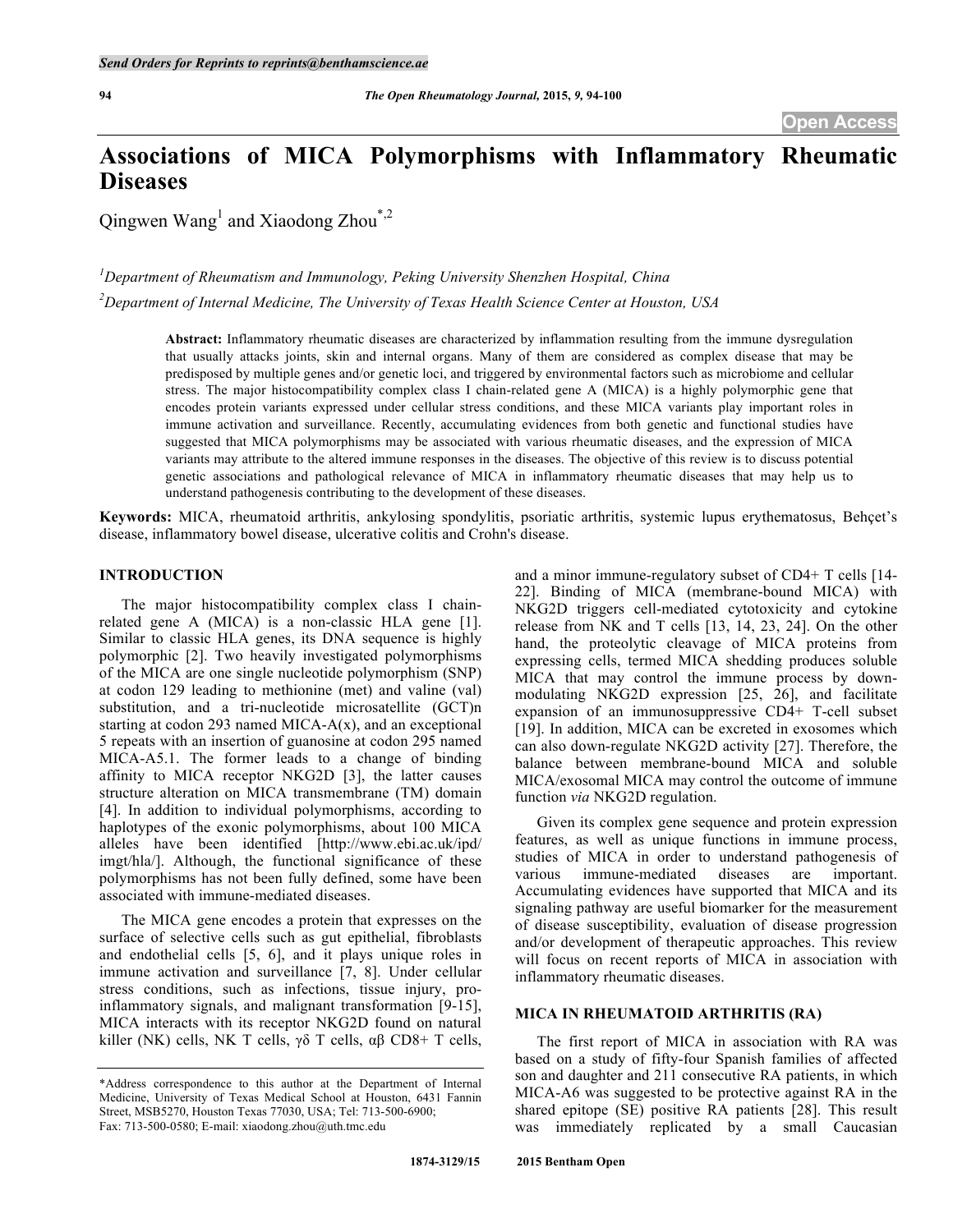case/control cohort (90/85) [29]. However, studies of a larger RA tri-families of French Caucasian along with an independent 100 RA trio families and a German Caucasian case-control (90/182) cohort did not confirm such an association. Instead, the evidence from the studies showed a MICA SNP rs1051794 corresponding to MICA codon 129 (MICA-129) in association with RA, and it was suggested that this SNP was in complete linkage disequilibrium (LD) with another functional SNP, rs1051792 that contributes differential binding affinity of MICA protein to its receptor NKG2D [30].

Although functional studies of these RA-associated MICA alleles have not been reported, MICA and NKG2D signaling appeared to be aberrant in RA patients [31]. In particular, substantial amount of synoviocyte-derived soluble MICA was observed in peripheral blood serum samples of RA patients [31]. However, it failed to induce downmodulation of NKG2D on T cells by overcoming opposing activity of tumor necrosis factor alpha (TNF- $\alpha$ ) and IL-15 [31]. Increased NKG2D activity in RA patients was observed, and that may cause autoreactive T cell stimulation which may be responsible to the self-perpetuating pathology in RA [31].

## **MICA IN ANKYLOSING SPONDYLITIS (AS)**

Studies of MICA in AS was first reported in a small casecontrol Caucasian cohort (48/50) [32], in which the fourrepetition GCT of the MICA gene (MICA-A4) was found at significantly higher frequency in AS [32]. However, another study of AS case-control cohort (162/103) indicated that the frequency of the MICA-A4 allele was not significantly higher in the B27-positive and B27-negative patient groups, as compared to the B27-positive and B27-negative control groups, respectively [33]. Therefore, the MICA-A4 was considered in strong linkage disequilibrium (LD) with HLA-B27. This result was contradictive to a report from the studies of Sardinia AS (case/control: 82/139), in which a high frequency of MICA-A4 (80%) was found in HLA-B27-negative AS patients, and that was associated with AS [34]. Following MICA-A4 studies, Amroun *et al*. reported an association between MICA-129 met/met genotype and juvenile AS independent of HLA-B27 positivity in a case-control Algerian cohort (129/760) [35]. Recently, a sequencing study of the exonic haplotypes of the MICA alleles was performed in two large case-control cohorts of US Caucasian (1070/1003) and Chinese Han (473/536) [36]. From the studies, the haplotype allele MICA\*007:01 was identified as a significant risk allele for AS in both Caucasian and Han populations, and MICA\*019 was a major risk allele in Han AS patients. Conditional analysis of MICA alleles on HLA-B27 that unshielded LD effect supported independent associations of the MICA\*007 and \*019 with AS [36]. Of note, MICA\*007 contains both MICA-A4 and MICA-129-met, MICA\*019 with MICA-A5 and MICA-129-val compared to the common allele MICA\*008 with A5.1 and MICA-129-val.

## **MICA IN PSORIATIC ARTHRITIS (PSA) AND PSORIASIS**

Studies of MICA in PsA and psoriasis appeared more complex. A Spanish study of 65 patients with PsA, 5 psoriasis, and 177 healthy controls was the first to show MICA-A9 as a risk to PsA [37]. This observation was replicated in a case-control study (110/110) of another Spanish cohort [38]. Further studies in Jewish (Caucasian) cases and controls (52/73) suggested that a higher frequency of MICA-A9 in PsA patients is in LD with HLA-B alleles (B\*5701, B\*3801), but the latter were not increased in PsA [39]. Two studies of Chinese populations including each of the case-control studies of PsA (102/210) and psoriasis (105/160) indicated no association [40, 41].

Considering ethnic heterogeneity in genetics, Song *et al.*  performed a meta-analysis using 10 studies involving 2,002 cases and 1,933 controls of European and Asian [42]. The results showed that MICA-A9 was significantly associated with PsA and psoriasis patients in the entire study population, and with PsA in Europeans and psoriasis in Asian populations [42].

In studies of the association between PsA clinical forms and MICA [43]. Two hundred and twenty-six patients were classified as asymmetric oligoarthritis (AO), symmetric poly-arthritis (PA) and spondylitis (SP), or combinations (PA/SP, OA/SP). Compared to 225 normal controls, only the combined PA/SP subset showed a significantly positive association with MICA-A9 [43]. Another study in Canadian Caucasian with 745 patients and 547 controls indicated that MICA-129-met/met was a marker of skin manifestations of PsA that was independent of HLA-B and -C [44].

A common concern of these genetic studies is relatively small sample sizes [45]. Recently, a large-scale fine-mapping study of psoriasis vulgaris (PsV) risk in the HLA region in 9,247 PsV patients and 13,589 controls of European descent was performed by imputing HLA-class I and II and MICA genes from SNP genotype data. HLA-C\*06:02, \*12:03, HLA-B amino acid positions 67 and 9, HLA-A amino acid position 95, and HLA-DQα1 amino acid position 53 showed significant association with PsV, but not MICA [46].

#### **SYSTEMIC LUPUS ERYTHEMATOSUS (SLE)**

In a study of case-control cohort (48/158) of Italian population, the positive associations of MICA-A5 and MICA-A5.1 and negative association of MICA-A9 with SLE were observed, and which appeared independently from HLA-DR3 and DQ2 [47]. The increased MICA-A5.1 in SLE was also reported in Czech population (case/control: 123/96) [48]. Recently, a GWAS (case/control: 183/1288) of Central European population reported an association of cutaneous lupus erythematosus with SNP rs2844559 that is located 27 kb proximal of the MICA gene [49].

A Japanese study of cases and controls (SLE/RA/control: 716/327/351) indicated that the MICA129Met;A9 haplotype was associated with SLE, and there was an additive genetic effect between the MICA129Met;A9 haplotype and HLA-DRB1\*15:01 [50]. However, the associations were not replicated in a Spanish study (case/control: 333/361) [51].

An increased expression of MICA was observed in SLE patients' kidneys [52]. The MICA 129Met;A9 was shown to suppress NK cell-mediated cytotoxicity, but it stimulated the release of IFN $\gamma$  [50]. In addition, increased NKG2D(+) CD4(+) T cells were inversely correlated with disease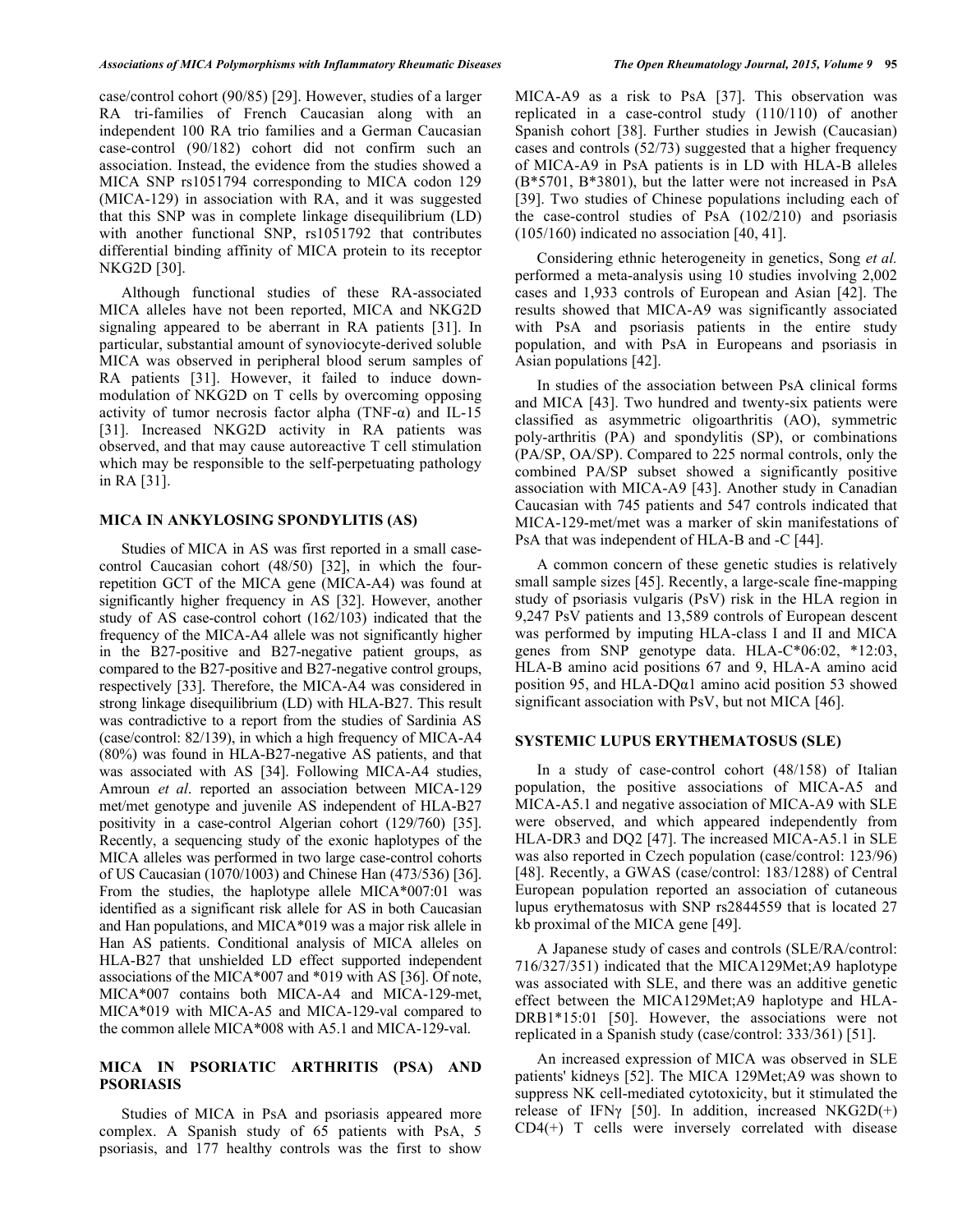activity in juvenile-onset systemic lupus erythematosus (SLE) [53].

# **MICA IN BEHÇET'S DISEASE (BD)**

Association between the MICA gene and BD appeared also controversial. Mizuki *et al*. first reported a significantly higher frequency of MICA-A6 in BD patients of Japanese cohort (case/control: 77/103) [54], which was independently supported by several other studies including a Greek (case/control: 38/40) [55] and a Korean cohort (108/204) [56], as well as a study of juvenile BD (jBD) of Italian cohort (18/20) [57]. However, the follow-up studies by Mizuki *et al.* indicated that the previously reported MICA-A6 association was due to LD effect of HLA-B51 [58-60], and this notion was in consistent with the studies of Spanish case-control cohort (58/194) [61] and Italian (69/130) [62].

An imputation with SNPs and meta-analysis of the extended HLA locus in 2 independent BD cohorts (case/control Turkish: 503/504 and Italian: 144/1270) showed that a SNP (rs116799036) between the HLA-B51 and the MICA was strongly associated with BD, and that influenced HLA-B\*51 [63]. However, this observation was not replicated in a large case-control cohort (1,190/1,257), which instead verified HLA-B51 as a primary BA allele [64]. Recently, a study of Iranian BD reported that the HLA-B51 allele and the rs76546355/rs116799036 MHC SNP are independent genetic risk factors for BD [65].

While the association of single polymorphisms of the MICA with BD appeared inconsistent in different reports, increased haplotype alleles of the MICA\*009 and/or \*019 were associated with BD in two independent studies including case-control European Caucasian (56/90) and Spanish (42/165) cohorts [66, 67].

There are limited studies of pathological importance of MICA in BD. In a study with 27 patients and 21 controls, soluble MICA in serum and NKG2D expression on CD8+ T cells were not significantly increased in BD [68]. In another study, HLA-B51-restricted cytotoxic T lymphocytes autoreactive to MICA transmembrane peptides were detected in active DB patients [69].

## **MICA IN RHEUMATIC DISEASE ASSOCIATED INFLAMMATORY BOWEL DISEASE (IBD) INCLU-DING ULCERATIVE COLITIS (UC) AND CROHN'S DISEASE (CD)**

Although IBD is not categorized as rheumatic disease, strong association between IBD and spondyloarthropathy (SpA) is well documented [70-73]. About 10% SpA patients develop IBD in the follow-up studies [74-76], and 20-30% patients with IBD have rheumatic abnormality [77, 78]. Moreover, studies indicated that 20%-40% of patients with IBD fulfill the criteria for SpA [79, 80].

MICA has been extensively studied in IBD. MICA-A5.1 was identified as a protective allele to CD and extensive form of UC in two independent case-control studies including Tunisian (36 cases/123 controls) and Spanish (121/116) cohorts, respectively [81, 82]. On the other hand, MICA-A5 was correlated with worse progression of UC [82], and was associated with late age of onset of CD [81]. MICA-A6 also was associated with UC in Tunish and Japanese (case/control: 36/12 and 83/132, respectively) studies [81, 83]. A higher frequency of MICA-129met/met was reported in IBD patients of Murcians (case/control: 88/154) [84]. A haplotype study showed that allele MICA\*007 was associated with UC of North European Caucasian (141 cases *vs* 118 controls) [85]. However, these associations were not in agreement with several other reports. Two Chinese studies presented contradictory results by showing an increase of MICA-A5.1 in UC patients [86, 87]. The frequencies of MICA-129-val was significantly higher in UC patients of a Chinese cohort (case/control: 272/560) [88]. A later report of Japanese case-control (64/236) cohort of UC patients indicated that MICA-A6 association attributed to LD with HLA-B52 [89]. Two study of Caucasoid origin with CD (n=94 and 248), UC (n=94 and 329) and controls (n=154 and 354) could not find any associations of particular alleles of the MICA gene [90, 91]. Taking together, like other genetic association studies, in addition to sample size as an important factor, the incidence of MICA variants in patients with IBD may vary between different racial and ethnic populations.

The intestinal epithelial cell (IEC) is a major MICA expression cell type. Increased MICA expression was found on IECs in CD. Correspondingly, an increased subset of  $CD4(+)$  T cells expressing NKG2D was also found in the lamina propria from patients with CD, along with an increased Th1 cytokine profile and perforin in the periphery and in the mucosa in CD [92, 93]. These findings highlight the role of MICA-NKG2D in the activation of a unique subset of  $CD4(+)$  T cells with inflammatory and cytotoxic properties in CD [92].

## **SUMMARY AND PERSPECTIVE**

Multiple polymorphisms of the MICA gene have been extensively examined in rheumatic diseases. Although some results are inconsistent, which are mainly conflicted in primary susceptibility verses secondary effect from the HLA class I or II genes. There seems to be an agreement that significantly increased frequencies of specific MICA alleles occur in various rheumatic diseases. The discrepancies of the genetic association of the MICA gene with the diseases may be largely caused by sample size and heterogeneity of study populations (Table **1**). It is particularly concerned that the numbers of study subjects in most of the reports were relatively small with low statistical power.

In addition, genotyping methods and disease subtypes may also be important factors. Therefore, much research remains to be done on the genetics of MICA in rheumatic diseases.

MICA has been attributed to play important roles in immune surveillance. However, the evidence of functional MICA variants contributing to pathogenesis of many rheumatic diseases is still unconvincing. MICA polymorphism and/or haplotype alleles encode unique protein structures, and/or exhibit specific functions. For instance, MICA-A5.1 contains an insertion of guanine at codon 295 that results in a premature stop codon at position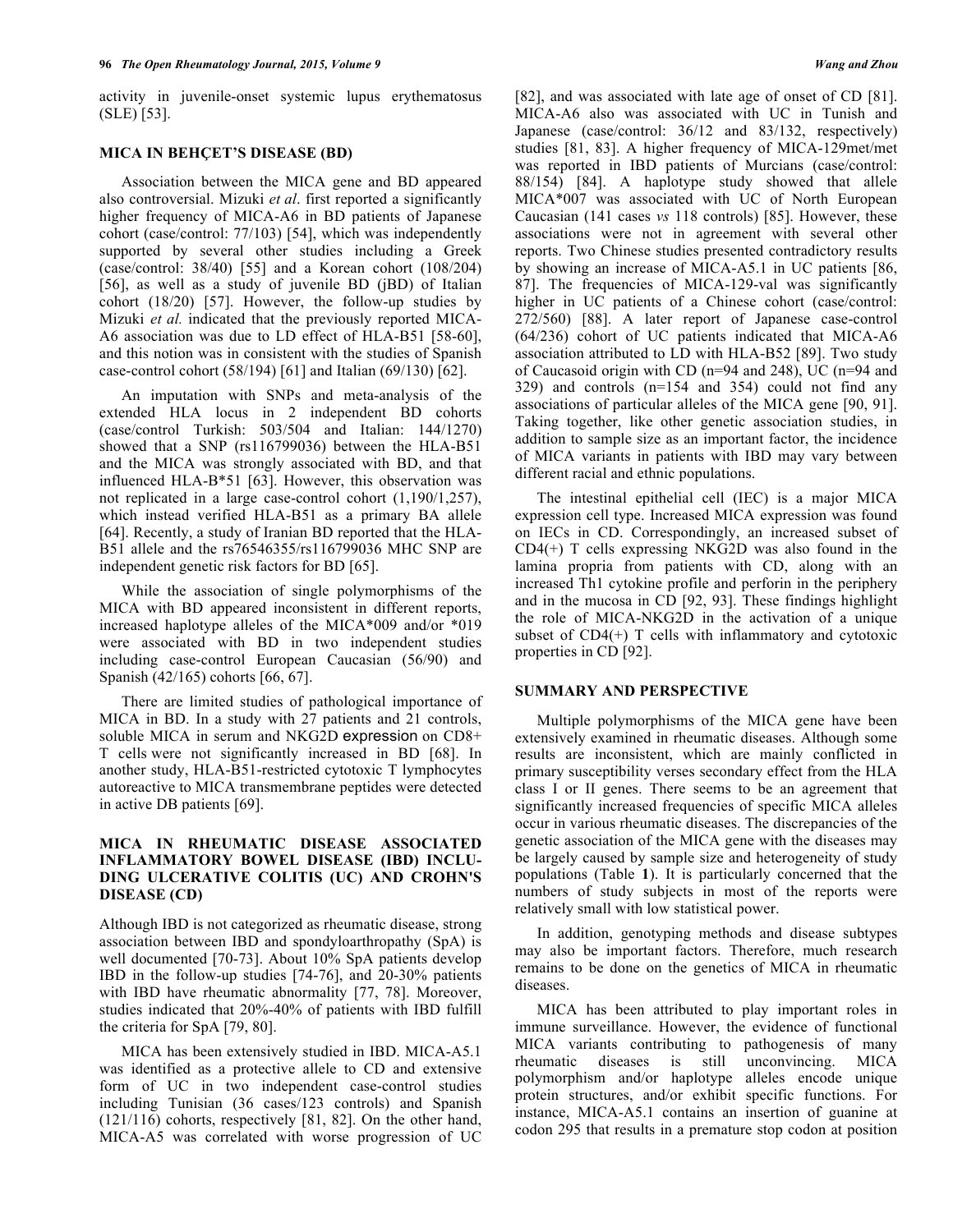| <b>Disease</b>    | <b>MICA Variant</b>  | <b>Population or Ethnicity</b>                     | <b>Case/Control or Family</b>       | <b>Association</b><br>(Risk or Protective) | References |
|-------------------|----------------------|----------------------------------------------------|-------------------------------------|--------------------------------------------|------------|
| RA                | MICA--A6             | Spanish                                            | 54 families and 211 cases           | yes (protective)                           | $[28]$     |
| RA                | MICA--A6             | Caucasian                                          | 90/85                               | yes (protective)                           | $[29]$     |
| RA                | MICA--A6             | French Caucasian (FC)<br>and German Caucasian (GC) | 100 families (FC) and $90/182$ (GC) | none                                       | $[30]$     |
| RA                | <b>MICA--129</b>     | French Caucasian (FC)<br>and German Caucasian (GC) | 100 families (FC) and $90/182$ (GC) | yes (unknown)                              | $[30]$     |
| AS                | MICA--A4             | Caucasian                                          | 48/50                               | yes (risk)                                 | $[32]$     |
| AS                | MICA--A4             | Caucasian                                          | 162/103                             | none due to LD with HLA--B27               | $[33]$     |
| AS                | MICA--A4             | Sardinia                                           | 82/139                              | yes (risk)                                 | $[34]$     |
| AS                | MICA--129 met/met    | Algerian                                           | 129/760                             | yes (risk)                                 | $[35]$     |
| AS                | MICA*007:01          | US Caucasian                                       | 1070/1003                           | yes (risk)                                 | $[36]$     |
| AS                | MICA*007:01          | Chinese Han                                        | 473/536                             | yes (risk)                                 | $[36]$     |
| AS                | $MICA*019$           | Chinese Han                                        | 473/536                             | yes (risk)                                 | $[36]$     |
| PsA               | MICA--A9             | Spanish                                            | 65/177                              | yes (risk)                                 | $[37]$     |
| PsA               | $MICA-A9$            | Spanish                                            | 110/110                             | yes (risk)                                 | $[38]$     |
| PsA               | MICA--A9             | Jewish                                             | 52/73                               | yes (risk)                                 | $[39]$     |
| PsA               | MICA--A9             | Chinese                                            | 102/210                             | none                                       | [40, 41]   |
| PsA               | MICA--A9             | mixed populations with meta--analysis              | 2002/1933                           | yes (risk)                                 | $[42]$     |
| PsA               | MICA--129--met/met   | Canadian Caucasian                                 | 745/547                             | yes (risk)                                 | $[44]$     |
| psoriasis         | MICA--A9             | mixed populations with meta--analysis              | 2003/1933                           | yes (risk)                                 | $[42]$     |
| psoriasis         | MICA--A9             | Chinese                                            | 105/160                             | none                                       | $[40]$     |
| psoriasis         | MICA--A9             | European                                           | 9247/13589                          | none                                       | $[46]$     |
| <b>SLE</b>        | MICA--A5             | Italian                                            | 48/158                              | yes (risk)                                 | $[47]$     |
| <b>SLE</b>        | $MICA-A5.1$          | Italian                                            | 48/158                              | yes (risk)                                 | $[47]$     |
| <b>SLE</b>        | MICA--A9             | Italian                                            | 48/158                              | yes (protective)                           | $[47]$     |
| <b>SLE</b>        | $MICA-A5.1$          | Czech                                              | 123/96                              | yes (risk)                                 | $[48]$     |
| <b>SLE</b>        | MICA129Met;A9        | Japanese                                           | 716/351                             | yes (risk)                                 | $[50]$     |
| <b>SLE</b>        | any of MICA variants | Spanish                                            | 333/361                             | none                                       | $[51]$     |
| <b>BD</b>         | MICA--A6             | Japanese                                           | 77/103                              | yes (risk)                                 | $[54]$     |
| BD                | MICA--A6             | Greek                                              | 38/40                               | yes (risk)                                 | $[55]$     |
| BD                | MICA--A6             | Korean                                             | 108/204                             | yes (risk)                                 | $[56]$     |
| jBD               | MICA--A6             | Italian                                            | 18/20                               | yes (risk)                                 | $[57]$     |
| <b>BD</b>         | MICA--A6             | Iranian                                            | 84/87                               | none due to LD with HLA--B51               | $[58]$     |
| <b>BD</b>         | MICA--A6             | Spanish                                            | 58/194                              | none due to LD with HLA--B51               | [61]       |
| BD                | MICA--A6             | Italian                                            | 69/130                              | none due to LD with HLA--B51               | $[62]$     |
| <b>BD</b>         | $MICA*009$           | European Caucasian                                 | 56/90                               | yes (risk)                                 | $[66]$     |
| BD                | $MICA*019$           | Spanish                                            | 42/165                              | yes (risk)                                 | $[67]$     |
| CD                | $MICA - A5.1$        | Tunisian                                           | 36/123                              | yes (protective)                           | [81]       |
| CD                | MICA--A5             | Tunisian                                           | 36/123                              | late age of onset                          | $[81]$     |
| $\mathop{\rm CD}$ | any of MICA variants | Caucasian                                          | 94/154                              | none                                       | [90, 91]   |

|  | Table 1. Summary of associations between inflammatory rheumatic diseases and MICA. |  |  |  |
|--|------------------------------------------------------------------------------------|--|--|--|
|  |                                                                                    |  |  |  |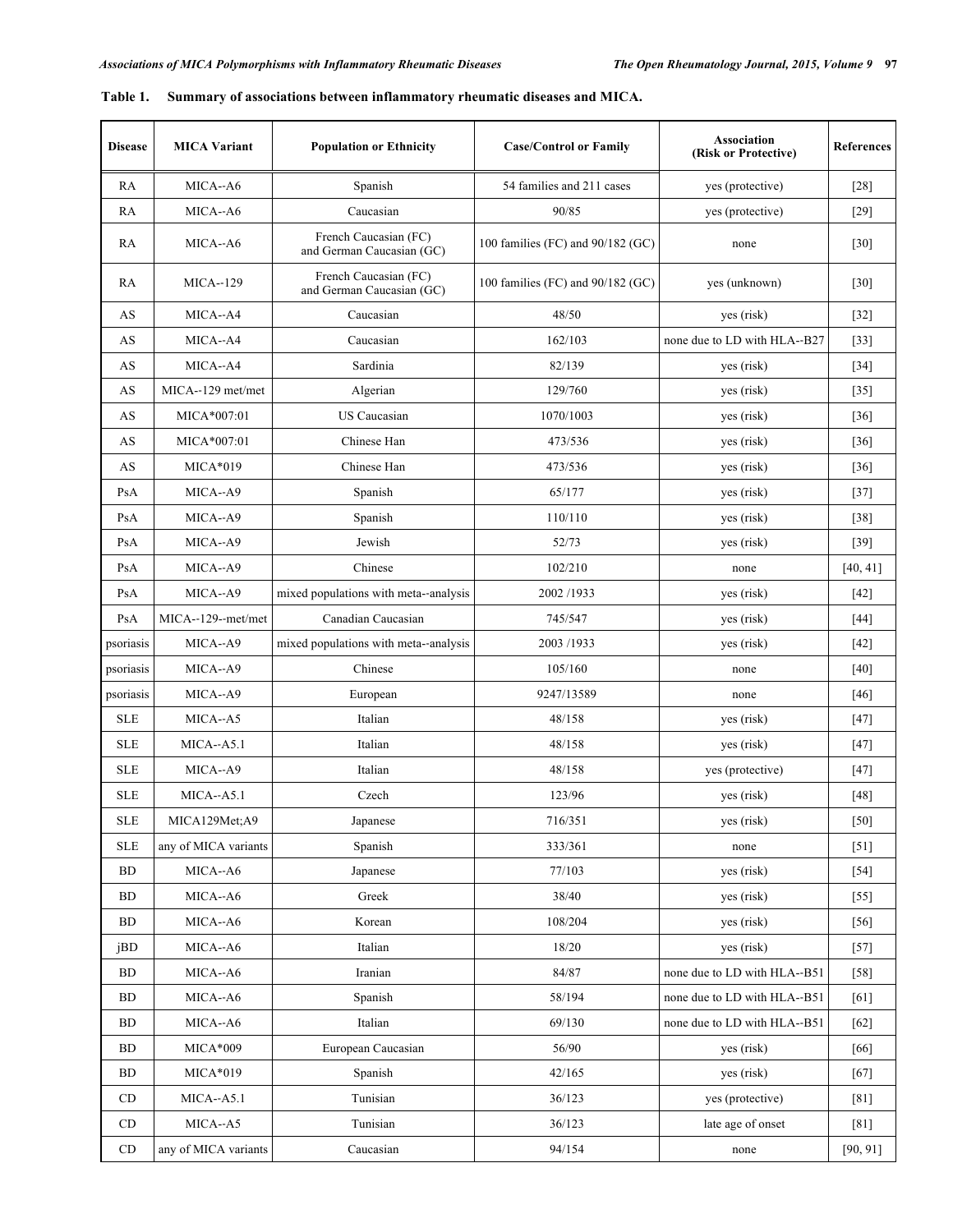|  | Table 1) contd |  |
|--|----------------|--|

| <b>Disease</b> | <b>MICA Variant</b>  | <b>Population or Ethnicity</b> | <b>Case/Control or Family</b> | <b>Association</b><br>(Risk or Protective) | <b>References</b> |
|----------------|----------------------|--------------------------------|-------------------------------|--------------------------------------------|-------------------|
| CD             | any of MICA variants | Caucasian                      | 248/354                       | none                                       | [90, 91]          |
| UC             | $MICA-A5.1$          | Spanish                        | 121/116                       | yes (protective)                           | $[82]$            |
| UC             | $MICA-A5.1$          | Chinese                        | 86/172 and 124/172            | yes (risk)                                 | [86, 87]          |
| UC             | MICA--A5             | Spanish                        | 121/116                       | worse progression                          | $[82]$            |
| UC             | MICA--A6             | Tunisian                       | 36/12                         | yes (risk)                                 | [81]              |
| UC.            | MICA--A6             | Japanese                       | 64/236                        | none due to LD with HLA--B52               | $[89]$            |
| UC             | MICA--A7             | Japanese                       | 83/132                        | yes (risk)                                 | [83]              |
| UC             | MICA--129--val       | Chinese                        | 272/560                       | yes (risk)                                 | [88]              |
| UC             | $MICA*007$           | European Caucasian             | 141/118                       | yes (risk)                                 | $[85]$            |
| UC             | any of MICA variants | Caucasian                      | 94/154                        | none                                       | [90, 91]          |
| UC             | any of MICA variants | Caucasian                      | 329/354                       | none                                       | [90, 91]          |
| IBD            | MICA--129met/met     | Murcians                       | 88/154                        | yes (risk)                                 | [84]              |

304, which in turn encodes a truncated MICA protein lacking part of the transmembrane domain and the whole cytoplasmic tail [2]; The proteins encoded by MICA-129 met possess stronger binding affinity to NKG2D than MICA-129-val [3]; Among MICA\*008, \*007 and \*019, MICA\*008 expresses less on the surface of human fibroblasts, but can be excreted in exosomes that downregulate NKG2D activity [27, 94], MICA\*019 highly expressed on the surface of the fibroblasts whereas expression of MICA\*007 was the lowest in the soluble form, which may suggest a predominant up-regulation on NKG2D by both alleles. From its functional point of view, no matter contributing to primary or secondary disease susceptibility, changes of frequencies of MICA variants may impact cellular functions and subsequent immune responses or inflammatory process in the diseases. Therefore, a possible change of NKG2D signaling caused by high affinity of MICA to NKG2D may present in AS, PsA, SLE and IBD that were reported in association with MICA-129met [35, 36, 44, 50, 84], and a potentially predominant up-regulation of NKG2D may occur in AS, BD and UC that were associated with MICA\*007 and/or \*019 [36, 67, 85].

In fact, altered expression of MICA and activity of NKG2G, and/or its downstream signals have been reported in RA, SLE, BD and IBD [31, 52, 53, 69, 92, 93]. Further research may be focused on how MICA variants are associated with MICA/NKG2D signaling that contributes to pathogenesis in rheumatic diseases.

## **CONFLICT INTEREST**

The authors confirm that this article content has no conflict of interest.

## **ACKNOWLEDGEMENTS**

This study was supported by the NIH NIAID 1U01AI09090-01.

## **REFERENCES**

- [1] Bahram S, Bresnahan M, Geraghty DE, Spies T. A second lineage of mammalian major histocompatibility complex class I genes. Proc Natl Acad Sci USA 1994; 91: 6259-63.
- [2] Choy MK, Phipps ME. MICA polymorphism: biology and importance in immunity and disease. Trends Mol Med 2010; 16: 97-106.
- [3] Steinle A, Li P, Morris DL, *et al*. Interactions of human NKG2D with its ligands MICA, MICB, and homologs of the mouse RAE-1 protein family. Immunogenetics 2001; 53: 279-87.
- [4] Mizuki N, Ota M, Kimura M, *et al*. Triplet repeat polymorphism in the transmembrane region of the MICA gene: a strong association of six GCT repetitions with Behcet disease. Proc Natl Acad Sci USA 1997; 94: 1298-303.
- [5] Groh V, Bahram S, Bauer S, Herman A, Beauchamp M, Spies T. Cell stress-regulated human major histocompatibility complex class I gene expressed in gastrointestinal epithelium. Proc Natl Acad Sci USA 1996; 93: 12445-50.
- [6] Zwirner NW, Dole K, Stastny P. Differential surface expression of MICA by endothelial cells, fibroblasts, keratinocytes, and monocytes. Hum Immunol 1999; 60: 323-30.
- [7] Salih HR, Rammensee HG, Steinle A. Cutting edge: downregulation of MICA on human tumors by proteolytic shedding. J Immunol 2002; 169: 4098-102.
- [8] Kriegeskorte AK, Gebhardt FE, Porcellini S, *et al*. NKG2Dindependent suppression of T cell proliferation by H60 and MICA. Proc Natl Acad Sci USA 2005; 102: 11805-10.
- [9] Gonzalez S, Lopez-Soto A, Suarez-Alvarez B, *et al*. NKG2D ligands: key targets of the immune response. Trends Immunol 2008; 29: 397-403.
- [10] Mistry AR, O'Callaghan CA. Regulation of ligands for the activating receptor NKG2D. Immunology 2007; 121: 439-47.
- [11] Groh V, Bahram S, Bauer S, *et al*. Cell stress-regulated human major histocompatibility complex class I gene expressed in gastrointestinal epithelium. Proc Natl Acad Sci USA 1996; 93: 12445-50.
- [12] Groh V, Steinle A, Bauer S, Spies T. Recognition of stress-induced MHC molecules by intestinal epithelial gammadelta T cells. Science 1998; 279: 1737-40.
- [13] Das H, Groh V, Kuijl C, *et al*. MICA engagement by human Vgamma2Vdelta2 T cells enhances their antigen-dependent effector function. Immunity 2001; 15: 83-93.
- [14] Groh V, Rhinehart R, Randolph-Habecker J, *et al*. Costimulation of CD8alphabeta T cells by NKG2D *via* engagement by MIC induced on virus-infected cells. Nat Immunol 2001; 2: 255-60.
- [15] Tieng V, Le Bouguenec C, du Merle L, *et al*. Binding of Escherichia coli adhesin AfaE to CD55 triggers cell-surface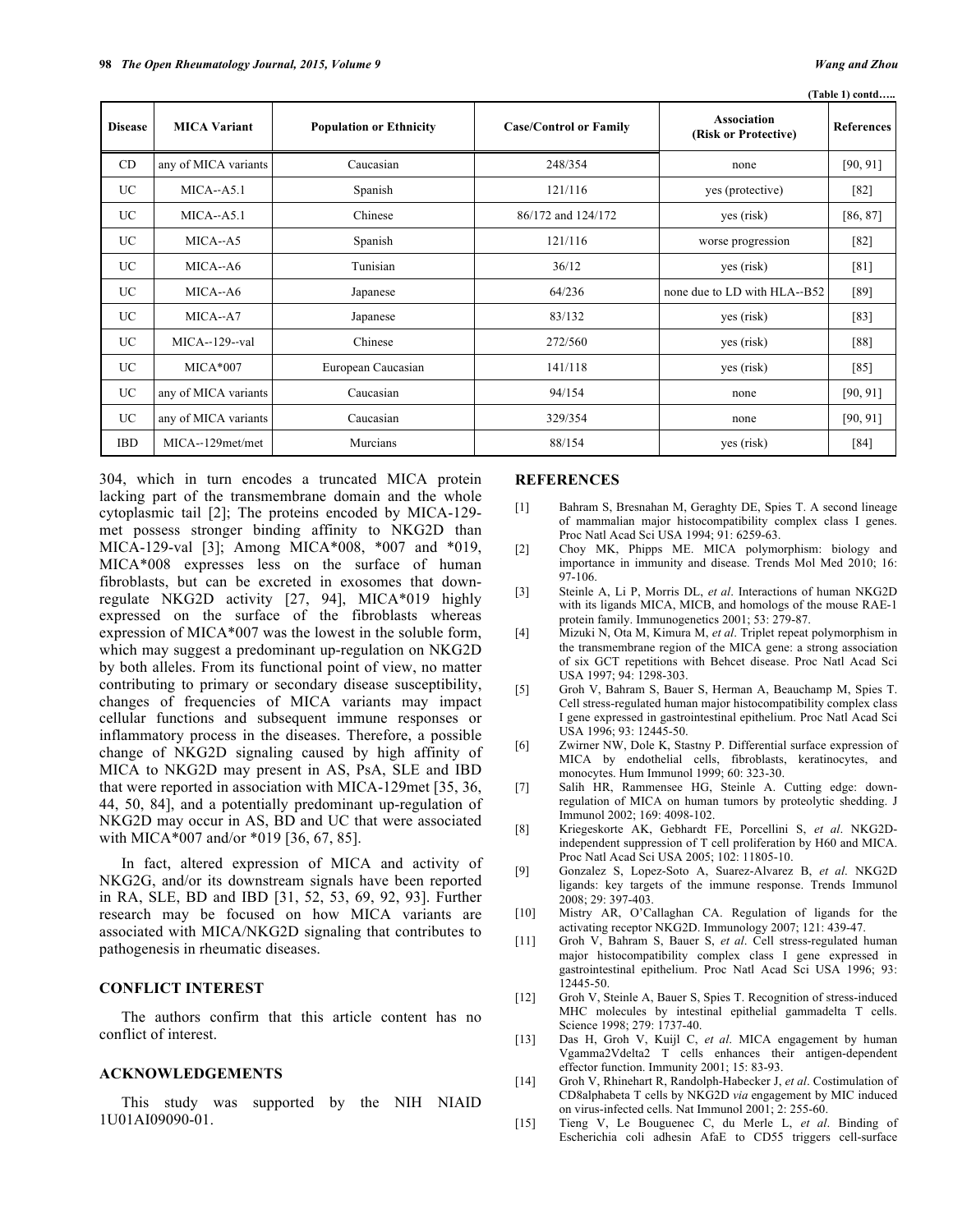expression of the MHC class I-related molecule MICA. Proc Natl Acad Sci USA 2002; 99: 2977-82.

- [16] Leelayuwat C, Townend DC, Degli-Esposti MA, Abraham LJ, Dawkins RL. A new polymorphic and multicopy MHC gene family related to nonmammalian class I. Immunogenetics 1994; 40: 339- 51.
- [17] Bahram S, Bresnahan M, Geraghty DE, Spies T. A second lineage of mammalian major histocompatibility complex class I genes. Proc Natl Acad Sci USA 1994; 91: 6259-63.
- [18] Bauer S, Groh V, Wu J, *et al*. Activation of NK cells and T cells by NKG2D, a receptor for stress-inducible MICA. Science 1999; 285: 727-9.
- [19] Groh V, Smythe K, Dai Z, Spies T. Fas ligand-mediated paracrine T cell regulation by the receptor NKG2D in tumor immunity. Nat Immunol 2006; 7: 755-62.
- [20] Jamieson AM, Diefenbach A, McMahon CW, *et al*. The role of the NKG2D immunoreceptor in immune cell activation and natural killing. Immunity 2002; 17: 19-29.
- [21] Raulet DH. Roles of the NKG2D immunoreceptor and its ligands. Nat Rev Immunol 2003; 3: 781-90.
- [22] González S, Groh V, Spies T. Immunobiology of human NKG2D and its ligands. Curr Top Microbiol Immunol 2006; 298: 121-38.
- [23] Rincon-Orozco B, Kunzmann V, Wrobel P, *et al*. Activation of V gamma 9V delta 2 T cells by NKG2D. J Immunol 2005; 175: 2144- 51.
- [24] Andre P, Castriconi R, Espeli M, *et al*. Comparative analysis of human NK cell activation induced by NKG2D and natural cytotoxicity receptors. Eur J Immunol 2004; 34: 961-71.
- [25] Salih HR, Rammensee HG, Steinle A. Cutting edge: downregulation of MICA on human tumors by proteolytic shedding. J Immunol 2002; 169: 4098-102.
- [26] Raneros AB, Suarez-Álvarez B, López-Larrea C. Secretory pathways generating immunosuppressive NKG2D ligands: New targets for therapeutic intervention. Oncoimmunology 2014; 25; 3: e28497.
- [27] Ashiru O, Boutet P, Fernández-Messina L, *et al*. Natural killer cell cytotoxicity is suppressed by exposure to the human NKG2D ligand MICA\*008 that is shed by tumor cells in exosomes. Cancer Res 2010; 70: 481-9.
- [28] Martinez A, Fernandez-Arquero M, Balsa A. Primary association of a MICA allele with protection against rheumatoid arthritis. Arthritis Rheum 2001; 44: 1261-5.
- [29] Singal DP, Li J, Zhang G. Microsatellite polymorphism of the MICA gene and susceptibility to rheumatoid arthritis. Clin Exp Rheumatol 2001; 19: 451-2.
- [30] Kirsten H, Petit-Teixeira E, Scholz M, *et al*. Association of MICA with rheumatoid arthritis independent of known HLA-DRB1 risk alleles in a family-based and a case control study. Arthritis Res Ther 2009; 11: R60.
- [31] Groh V, Bruhl A, El-Gabalawy H, Nelson JL, Spies T. Stimulation of T cell autoreactivity by anomalous expression of NKG2D and its MIC ligands in rheumatoid arthritis. Proc Natl Acad Sci USA 2003; 100: 9452-7.
- [32] Goto K, Ota M, Ohno S, *et al*. MICA gene and ankylosing spondylitis: linkage analysis *via* a transmembrane-encoded triplet repeat polymorphism. Tissue Antigens 1997; 49: 503-7.
- [33] Yabuki K, Ota M, Goto K, *et al*. Triplet repeat polymorphism in the MICA gene in HLA-B27 positive and negative caucasian patients with ankylosing spondylitis. Hum Immunol 1999; 60: 83- 6.
- [34] Ricci-Vitiani L, Vacca A, Potolicchio I, *et al*. MICA gene triplet repeat polymorphism in patients with HLA-B27 positive and negative ankylosing spondylitis from Sardinia. J Rheumatol 2000; 27: 2193-7.
- [35] Amroun H, Djoudi H, Busson M, *et al*. Early-onset ankylosing spondylitis is associated with a functional MICA polymorphism. Hum Immunol 2005; 66: 1057-61.
- [36] Zhou X, Wang J, Zou H, *et al.* MICA, a gene contributing strong susceptibility to ankylosing spondylitis. Ann Rheum Dis 2014; 73: 1552-7.
- [37] Gonzalez S, Martinez-Borra J, Torre-Alonso JC, *et al*. The MICA-A9 triplet repeat polymorphism in the transmembrane region confers additional susceptibility to the development of psoriatic arthritis and is independent of the association of Cw\*0602 in psoriasis. Arthritis Rheum 1999; 42: 1010-6.
- [38] Queiro R, Alperi M, Alonso-Castro S, *et al*. Patients with psoriatic arthritis may show differences in their clinical and genetic profiles depending on their age at psoriasis onset. Clin Exp Rheumatol 2012; 30: 476-80.
- [39] González S, Brautbar C, Martínez-Borra J, *et al*. Polymorphism in MICA rather than HLA-B/C genes is associated with psoriatic arthritis in the Jewish population. Hum Immunol 2001; 62: 632-8.
- [40] Chang YT, Tsai SF, Lee DD, *et al*. A study of candidate genes for psoriasis near HLA-C in Chinese patients with psoriasis. Br J Dermatol 2003; 148: 418-23.
- [41] Chang YT, Chou CT, Yu CW, *et al*. Cytokine gene polymorphisms in Chinese patients with psoriasis. Br J Dermatol 2007; 156: 899- 905.
- [42] Song GG, Kim JH, Lee YH. Associations between the major histocompatibility complex class I chain-related gene A transmembrane (MICA-TM) polymorphism and susceptibility to psoriasis and psoriatic arthritis: a meta-analysis. Rheumatol Int 2014; 34: 117-23.
- [43] Mameli A, Cauli A, Taccari E, *et al*. Association of MICA alleles with psoriatic arthritis and its clinical forms. A multicenter Italian study. Clin Exp Rheumatol 2008; 26: 649-52.
- [44] Pollock RA, Chandran V, Pellett FJ, *et al*. The functional MICA-129 polymorphism is associated with skin but not joint manifestations of psoriatic disease independently of HLA-B and HLA-C. Tissue Antigens 2013; 82: 43-7.
- [45] Chen ML, Huang J, Xie ZF. Comment on Song *et al.* associations between the major histocompatibility complex class I chain-related gene A transmembrane (MICA-TM) polymorphism and susceptibility to psoriasis and psoriatic arthritis: a meta-analysis. Rheumatol Int 2014; 34: 297.
- [46] Okada Y, Han B, Tsoi LC, *et al*. Fine mapping major histocompatibility complex associations in psoriasis and its clinical subtypes. Am J Hum Genet 2014; 95: 162-72.
- [47] Gambelunghe G, Gerli R, Bocci EB, *et al*. Contribution of MHC class I chain-related A (MICA) gene polymorphism to genetic susceptibility for systemic lupus erythematosus. Rheumatology (Oxford) 2005; 44: 287-92.
- [48] Fojtíková M, Novota P, Cejková P, *et al*. HLA class II, MICA and PRL gene polymorphisms: the common contribution to the systemic lupus erythematosus development in Czech population. Rheumatol Int 2011; 31: 1195-201.
- [49] Kunz M, König IR, Schillert A, *et al*. Genome-wide association study identifies new susceptibility loci for cutaneous lupus erythematosus. Exp Dermatol 2015; 24: 510-5.
- [50] Yoshida K, Komai K, Shiozawa K, *et al*. Role of the MICA polymorphism in systemic lupus erythematosus. Arthritis Rheum 2011; 63: 3058-66.
- [51] Sánchez E, Torres B, Vilches JR, *et al*. No primary association of MICA polymorphism with systemic lupus erythematosus. Rheumatology (Oxford) 2006; 45: 1096-100
- [52] Spada R, Rojas JM, Pérez-Yagüe S, *et al*. NKG2D ligand overexpression in lupus nephritis correlates with increased NK cell activity and differentiation in kidneys but not in the periphery. J Leukoc Biol 2015; 97: 583-98.
- [53] Dai Z, Turtle CJ, Booth GC, *et al*. Normally occurring NKG2D+CD4+ T cells are immunosuppressive and inversely correlated with disease activity in juvenile-onset lupus. J Exp Med 2009; 206: 793-805.
- [54] Mizuki N, Ota M, Kimura M, *et al*. Triplet repeat polymorphism in the transmembrane region of the MICA gene: a strong association of six GCT repetitions with Behçet disease. Proc Natl Acad Sci USA 1997; 94: 1298-303.
- [55] Yabuki K, Mizuki N, Ota M, *et al*. Association of MICA gene and HLA-B\*5101 with Behçet's disease in Greece. Invest Ophthalmol Vis Sci 1999; 40: 1921-6.
- [56] Park SH, Park KS, Seo YI, *et al*. Association of MICA polymorphism with HLA-B51 and disease severity in Korean patients with Behcet's disease. J Korean Med Sci 2002; 17: 366-70.
- [57] Picco P, Porfirio B, Gattorno M, *et al*. MICA gene polymorphisms in an Italian paediatric series of juvenile Behçet disease. Int J Mol Med 2002; 10: 575-8.
- [58] Mizuki N, Yabuki K, Ota M, *et al*. Analysis of microsatellite polymorphism around the HLA-B locus in Iranian patients with Behçet's disease. Tissue Antigens 2002; 60: 396-9.